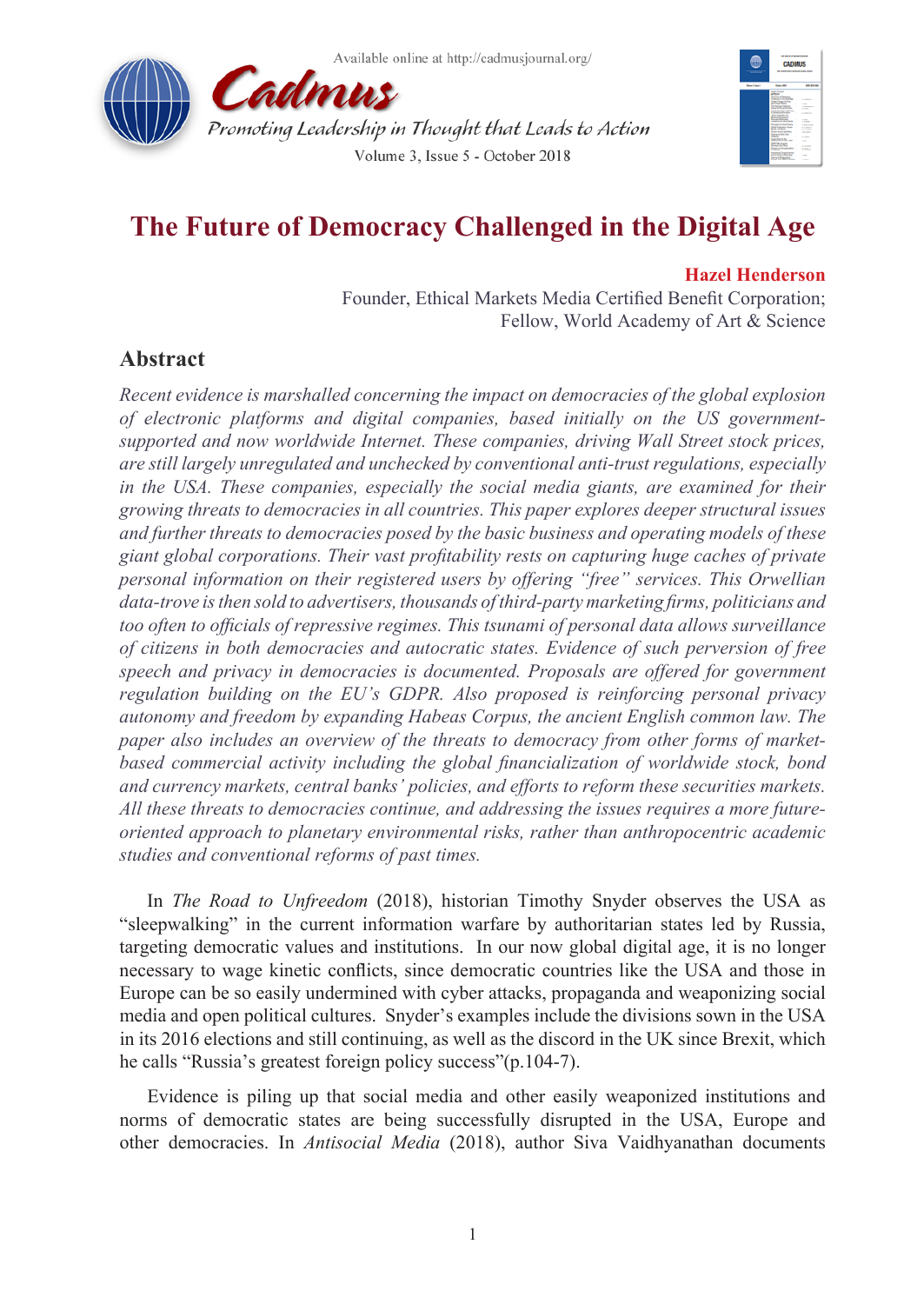how Facebook and other platforms are used as tools by authoritarian states, such as Facebook's cooption by Philippine strongman Duterte and in Myanmar where Facebook was exploited in the genocidal attacks on the Rohingya population. These and other misuses of the Internet are summarized in The Economist's special report *Fixing The Internet: The Ins and Outs*. [1](#page-7-0) The magisterial three-volume *The Information Age Society and Culture* (1996) by sociologist Manuel Castells, reviewed in an unpublished paper by physicist Fritjof Capra, remains the most comprehensive survey of these historical changes.

In *The Entrepreneurial State* (2015), economist Mariana Mazzucato critiques these new digital platforms emanated largely from the USA and the mostly young libertarianleaning white men who launched Microsoft, Amazon, Google, Facebook, Twitter, LinkedIn, Instagram, Snapchat and similar electronic platforms—many with governmental subsidies using the Internet, a taxpayer funded, government innovation. China is rapidly catching up with WeChat, Alibaba, Tencent and even broader enterprises. The young Silicon Valley coders now re-writing our civic rules, naively claimed that the connectivity they provided "free" would usher in a new level of democracy and freedom, even falsely claiming that the ill-fated "Arab Spring" was a Facebook and Twitter revolution. In *How To Fix The Future* (2018), serial tech entrepreneur Andrew Keen dissents, criticizing Silicon Valley's pretensions, offering reforms to their business models and civic irresponsibility. A report in New Scientist titled *The Race to Stop Bots Taking Over the World* describes how law makers want to clamp down on automated social media accounts and disinformation.<sup>[2](#page-7-1)</sup>

Until 2017, these firms were lionized and unregulated while installing lobbying arms in Washington. In *The Wealth of Networks,* Yochai Benkler takes a positive view of how social production transforms markets and freedom.<sup>[3](#page-7-2)</sup> They are now seen as vastly profitable monopolies, exploiting the "winner take all" network effects of the Internet. Claiming to be merely technology platforms, with no responsibilities for content, these new datafueled giants have business models relying on selling their users' personal information to advertisers. They use ever-more targeted algorithms offered to thousands of advertising and marketing companies and easily exploited by the Russian "bots" emanating from the St. Petersburg-based Internet Research Agency. Not until mid-2017 did the US Congress at last hold hearings, calling lawyers for Facebook, Twitter and Google. These representatives initially stone-walled on how their platforms were hijacked and contributed to the narrow election by some 70,000 votes, of Donald Trump, ratified by the obsolete Electoral College in spite of candidate Hillary Clinton's popular 3 million vote majority. Eventually, Facebook CEO Mark Zuckerberg was shamed into testifying more truthfully.

Evidence that these social media companies had become "de facto" news sources for almost 50% of the US public, forced today's debate about how they should be regulated. Minimally, a consensus is emerging that all these companies must be re-classified as news media and held to the same journalistic standards of truth while publicly disclosing their advertisers, political funders and conflicts of interest. Microsoft scientist Jaron Lanier's *Ten Arguments for Why You Should Delete Your Social Media Accounts Now* (2018) calls for changing the business models of these companiesfrom their current reliance on advertising and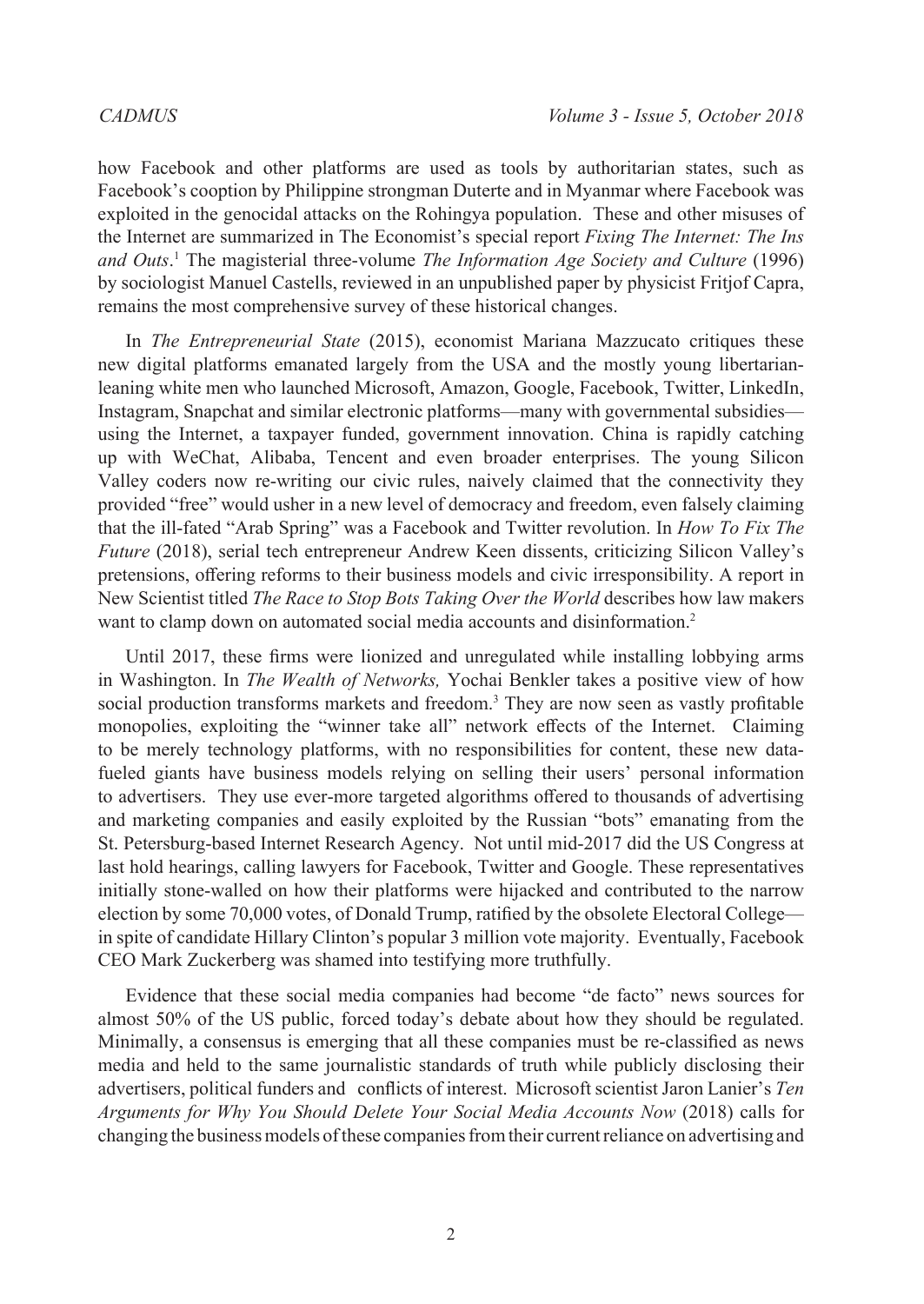addictive algorithms based on behavioral modification of users. A consensus is emerging in the USA that these companies also should be broken up, using anti-trust regulation or become public utilities with government oversight. Meanwhile new start-ups offer ad-blocking apps which are being rapidly adopted by online users, 19% in the USA, 24% in Canada, 29% in Germany, 39% in Greece and 58% in Indonesia, as reported in Bloomberg Businessweek\* .

The European Union (EU) General Data Protection Regulation (GDPR) is a model now in force which addresses the worst aspects of corporate data collection and surveillance of their users, including the so-called Internet of Things.† A New EU copyright law tightens the rules on use of content on big social media platforms requiring payments.<sup>4</sup> The US Congress created the Office of Technology Assessment (OTA) in the 1970s to prepare law-makers with knowledge needed when questioning witnesses like Facebook CEO Mark Zuckerberg on how their use of personal data drove their algorithms for vast profits. Through the 1980s, OTA provided congress members with needed background on all the technologies under public debate on their possible impacts on health, society and the environment.

OTA marshalled top experts from US universities and laboratories for their reports on future problems and possibilities…but gored too many sacred cows and special interests. In 1996 Congress then slayed its OTA messenger. The recent hearings on Facebook, Google, Amazon and Twitter on Russian hacking of our 2016 election saw congress members caught on camera, blindsided, ignorant of the technologies these giant companies use to build their billions of users and outsize profits. Twitter's claim to make its content conform to behavioral standards in its "health initiative" is critiqued by psychologist Prudy Gourguechon in Forbes.<sup>[5](#page-7-4)</sup>

In our TV show "Social Media in the Crosshairs", NASA Chief Scientist Dennis Bushnell and I explore the need for oversight, new business models and possible anti-trust breakup of these social media monopolies. We discussed ways people can protect themselves, their privacy, autonomy and safety from the dangers of hackers, spyware and cyber-attacks. As the public faces the threats from automation, robots, artificial intelligence (AI) and the biased algorithms now controlling our daily lives, members of Congress are calling for restoring the dormant OTA. The Federal Trade Commission (FTC) and other agencies try to replicate OTA's services, question these deeper issues and how these technologies are threatening our privacy, millions of jobs and even disrupting electric grids and financial services. Science policy researcher Katie Singer assesses the broader social and environmental impacts of the entire internet system globally, in her forthcoming *How On Earth Do We Shrink The Internet's Footprint?*

A report for McKinsey Global Institute—*Notes From the AI Frontier: Applications and Value of Deep Learning* (2018)—looks at 400 companies and how AI is expected to increase efficiency and profitability across 19 industrial sectors. No mention for what broader public purpose beyond private sector profit—the questions asked in all OTA studies. For example, these advanced AI techniques teach computer algorithms to take over ever more tasks requiring "deep mind" judgements based on human brain functions. Thus, as Jaron

<sup>\*</sup> See https://www.bloomberg.com/news/features/2018-05-10/inside-the-brotherhood-of-pi-hole-ad-blockers

<sup>†</sup> See "The Idiocy of Things" May 31, 2016 <http://www.ethicalmarkets.com/the-idiocy-of-things-requires-an-information-habeas-corpus/>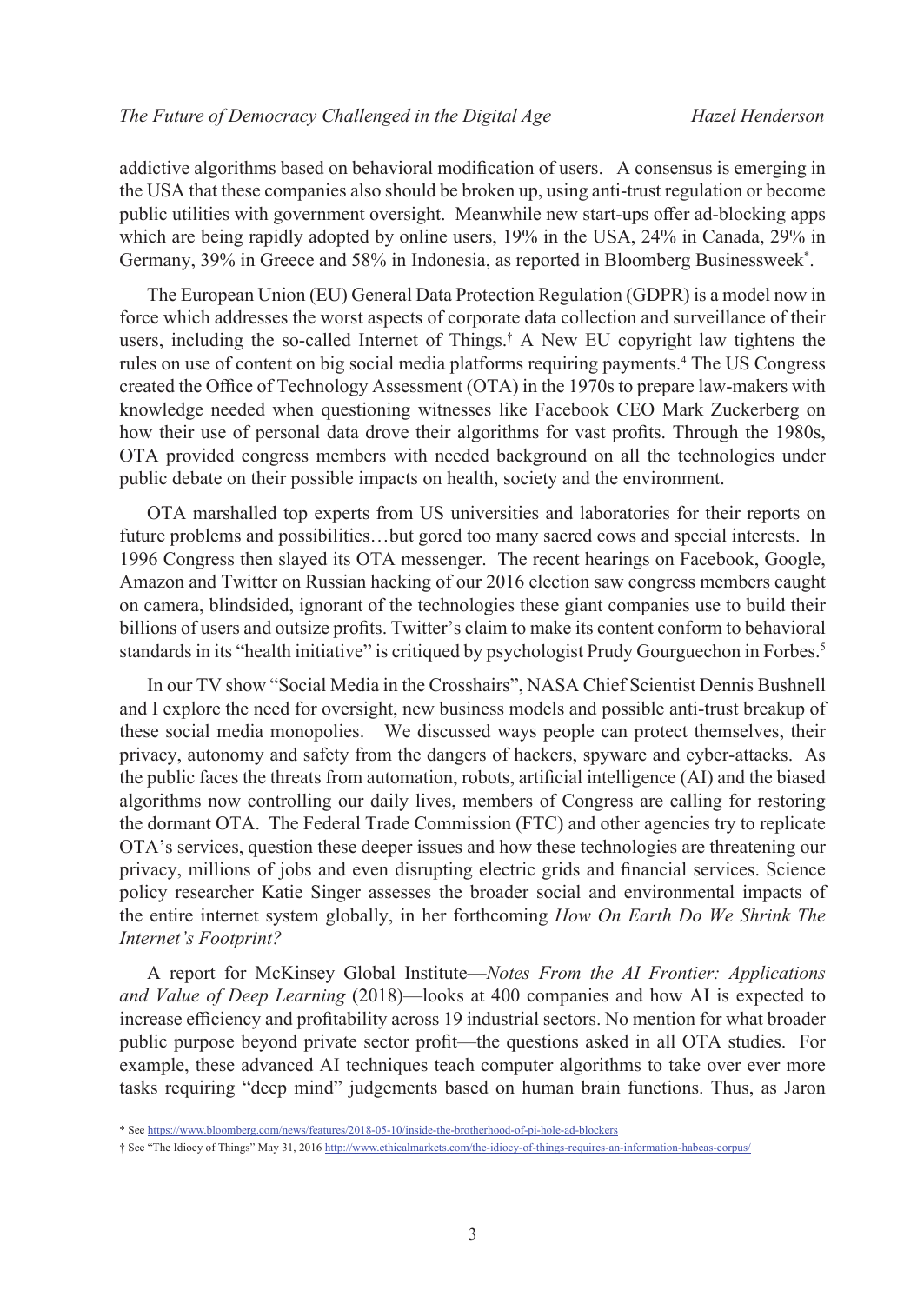Lanier points out, training AI systems to translate languages requires feeding them human translators' knowledge. Then, the human translators' jobs disappear!

This McKinsey report notes that these "deep mind" capabilities, driven by such machine learning, require ever more access to personal data from humans. So consumers must be ever more closely monitored, tracked and surveilled to feed these computer algorithms. Only one of the 19 industrial sectors surveyed referenced any public interest or social purposes. The entire report focuses on "value" to companies, i.e. equated with increasing monetary revenues. In *Radical Markets* (2018), Eric Posner and E. Glen Weyl offer an approach to job losses; setting up unions for workers displaced by human-trained machines learning their skills. Artist Jennifer Lyn Morone counters "data slavery" by registering herself as a corporation to exploit her personal data.<sup>[6](#page-7-5)</sup> Other proposals include paying all users of social media platforms for every bit of their personal information—feasible with existing software, according to Jaron Lanier in *Who Owns The Future* (2014).

McKinsey's conclusion is that progress in AI is expected to yield between \$3.5 and \$5.8 trillion of additional revenues for these commercial sectors. OTA, with its charter, would have begun by asking what public purpose was to be served and then assessing AI's long-term social and environmental impacts, costs and consequences for all segments of the US population. Grassroots opponents and radical academics in many countries also have government agencies similar to OTA which can report on social media, robots, automation, video-game addiction, and rapid digitalization of all sectors.

Struggles are heating up as to the ownership of personal information naively provided by users for the "free" use of these social platforms. These companies claim that they own all this personal data, since users agreed under the voluminous Terms and Conditions stated on their websites. Banks and financial firms claim that they own all their clients' personal data. Under the GDPR, assertions are that users, customers and citizens retain ownership of this personal data, e.g. "the right to be forgotten", but these rights are limited and tenuous in practice, when facing vastly superior corporate power.

Ethical Markets advocates extending the ancient English law "habeas corpus" to include personal ownership of our brains and all our information, an "information habeas corpus". Battles continue between civil rights groups and corporations over data control, with growing concern about the use of algorithms trained in facial recognition being used by police, sold by Amazon in the USA.<sup>7</sup> These algorithms are so biased that they target minorities unfairly, for example misidentifying African Americans.[8](#page-7-7) These algorithms can also change audio and video tracks and photographs—creating new levels of disinformation.[9](#page-7-8)

As the battle heats up over data of citizens in all countries, we are told that in this digital age, data is now seen as the primary resource—just as oil was in the fossil-fueled Industrial Era. Three different models of the Internet are emerging: (1) the US model of free and open access to all including commercial users; (2) the Chinese model of government coordinating and managing domestic populations and activities, and (3) the Russian model of geopolitical use by the state in information warfare, superior and cheaper than kinetic conflict. All these issues are discussed in *The Darkening Web* (2017) by Alexander Klimburg who describes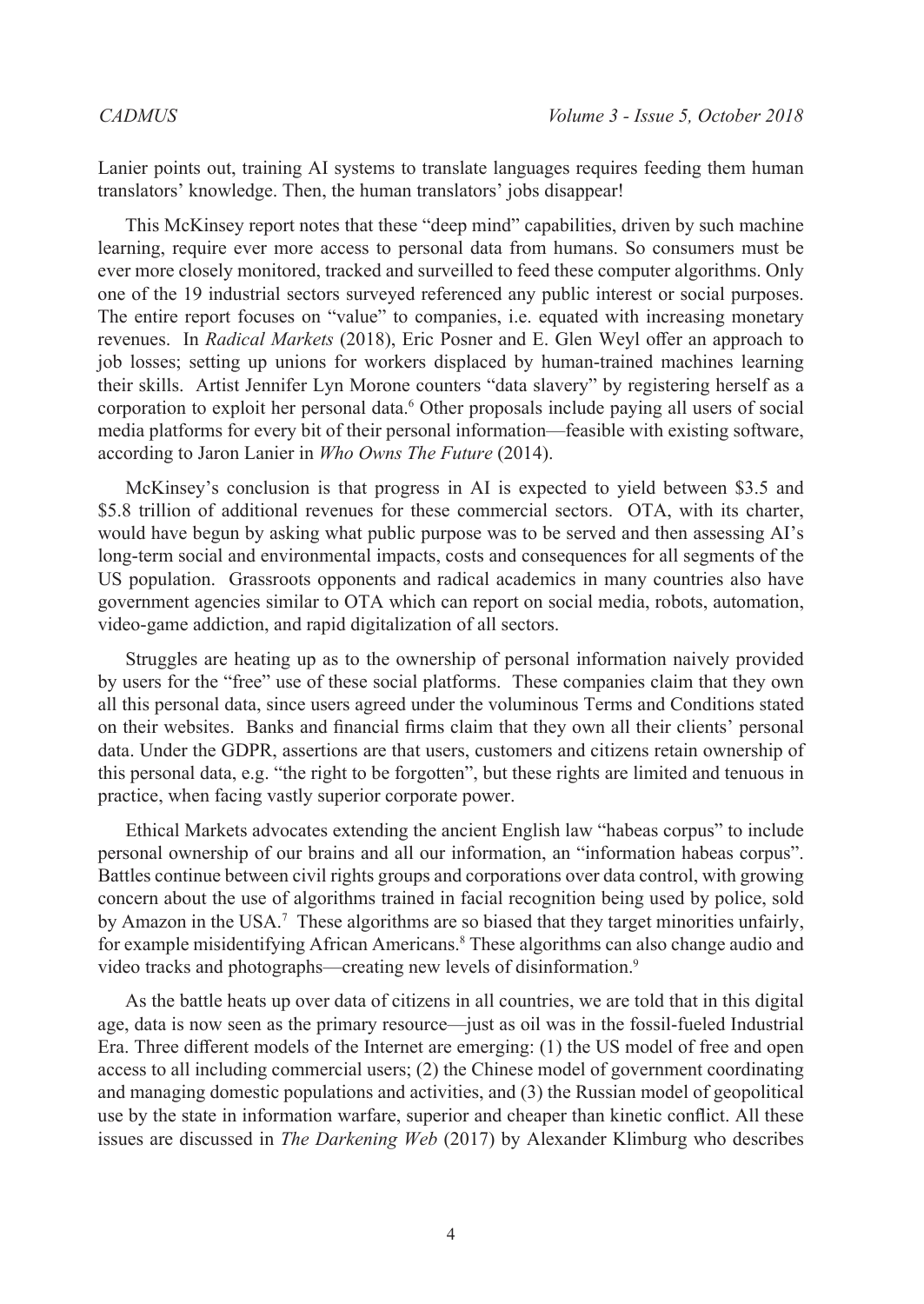this global battle taking place at the International Telecommunications Union (ITU) in Geneva. Many reformers are designing electronic platforms they hope will become a new decentralized internet, such as Decenternet, Polka Dot and others, using blockchain models. Some of these efforts are discussed in The Economist.<sup>[10](#page-7-9)</sup>

*"Increasing education budgets, making higher education affordable or free, increasing MOOCs, mentoring, retraining and on-the-job apprenticeships are all essential."*

Digging deeper into the origins and development of the Silicon Valley oligopoly is *The Surveillance Valley* (2018) by Yasha Levine, who traces the military-funded foundations of the Internet and most of the so-called "entrepreneurial geniuses" of Silicon Valley. Levine documents how most of these young coders and their funders used government subsidies and still rely heavily on military contracts. Levine reveals shocking levels of interpenetration between these companies and the US military and related intelligence agencies. This book usefully lists many companies and how and with whom they operate. A chilling report "AI, Warbot" in *New Scientist* dated September 15, 2018 describes in detail how AI machine learning is already penetrating military strategies in a new kind of digital arms race, pointing out that these machine-learning algorithms are not taught anything about human abilities for deeper understanding, collaboration, empathy or the ability to grasp the horrendous outcomes that their speedy blind decisions may cause.<sup>[11](#page-7-10)</sup>

The naiveté of computer scientists, mathematicians and developers of algorithms is breath-taking, as well as their use of the reified term "artificial intelligence" (AI) which is a misnomer, since the correct term should be "Human-Trained Machine Learning". This arrogance is on full display in *Prediction Machines* (2018), by co-authors Ajay Agrawal, Joshua Gans and Avi Goldfarb. They describe how these algorithms are designed to meet the narrow specialized efficiency goals of various contracting companies and financial firms, with the simple economic fundamentalism of most neoliberal textbooks—still taught in most business schools. The impacts on society and the public sector are discussed in a final chapter, as an after-thought. Similar reports abound by consultants like that cited earlier by McKinsey, as well as KPMG, business groups and most corporate-focused research. Examples include Deloitte and the World Economic Forum report *The New Physics of Financial Services* published in August 2018. A notable exception is *The Data Privacy Puzzle* from The Cornerstone Capital Group, New York for the Investor Responsibility Research Center (IRRC) Institute, August 2018, which assesses the viability and vulnerabilities of data-driven business models.

In *Capitalism Without Capital* (2018), authors Jonathan Haskel and Stian Westlake breezily describe the rise of the intangible economy and its effects on so many sectors.They discuss how accounting methods need to be retooled to value information, research, patents, copyrights, recipes, media products, brands, business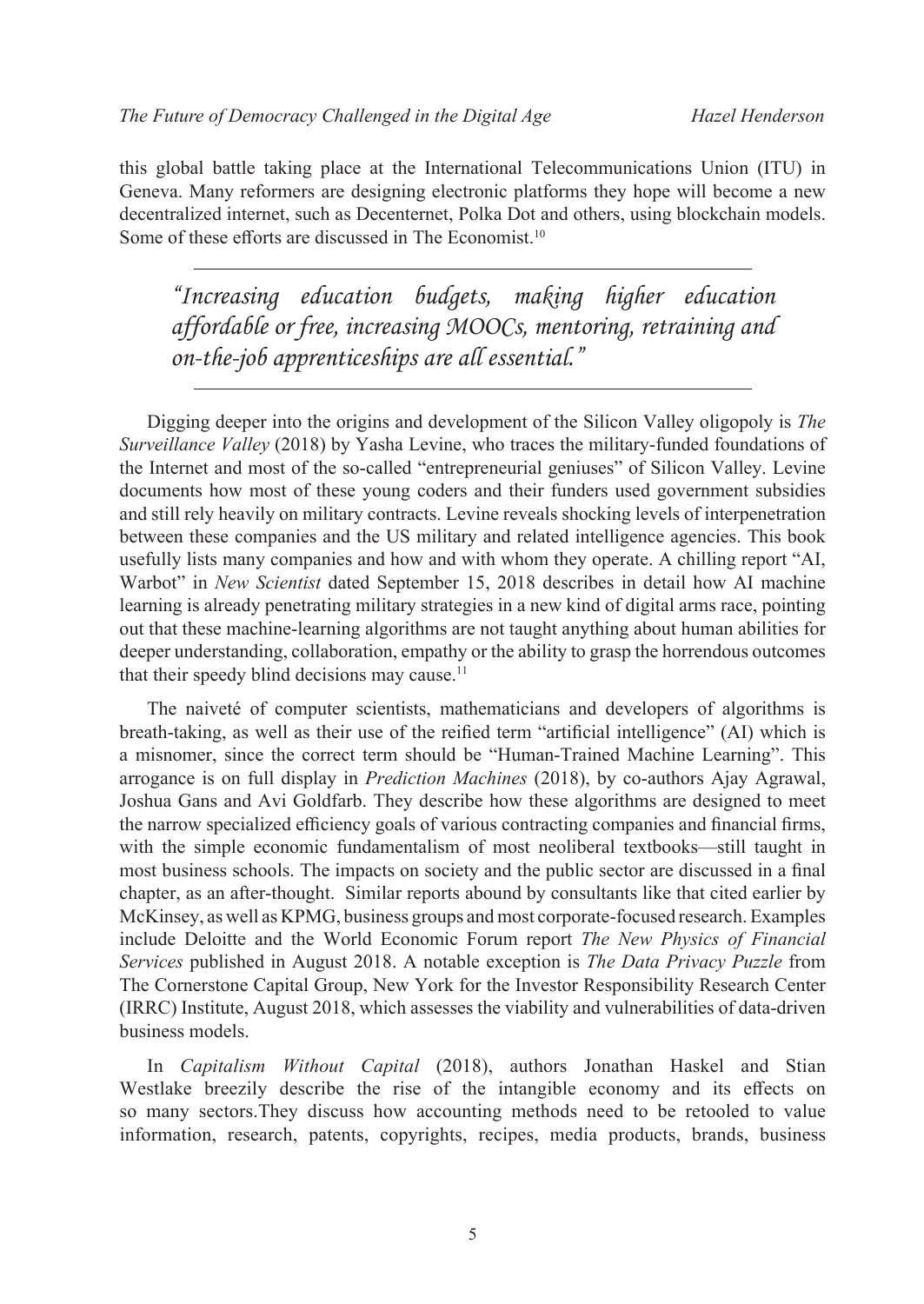models and all these new intangible assets. These changes from the  $20<sup>th</sup>$  century and earlier industrial societies are from economies based on physical, material goods to those based on services. Such intangible information-based products and services have become more dominant since the mid-1960s, when I co-founded a group, the National Citizens Committee for a Guaranteed Income with the author Robert Theobald of *The Guaranteed Income* (1966). These huge changes must be addressed, since the inequality and employment disruption they continue to produce are still festering, as documented by Thomas Piketty in *Capitalism in the 21st Century* (2017). If societies continue ignoring these unattended effects, democracies will continue to erode worldwide and the revolts of those bypassed and outsourced will continue to be exploited by demagogues. Increasing education budgets, making higher education affordable or free, increasing MOOCs, mentoring, retraining and on-the-job apprenticeships are all essential.

*"Human judgement and examination of companies and their economic and social performance give way to mathematical models, algorithms and derivatives—all abstractions from real-world resources, risks and global environmental conditions reported daily by 120 Earth-orbiting satellites."*

The financialization unleashed in the 1980s by the current form of neoliberal economic policies is now itself challenged by digitalized cryptocurrencies (see *Money is Not Wealth: Cryptos v. Fiats*, 2017). The Bank for International Settlements (BIS) faced up to these challenges to central banking in Chapter 5: "Crypto Currencies: Looking Beyond the Hype", in the BIS Annual Economic Report published in June 2018. Grassroots groups like the Occupy movements are revealing the ideologies, myths and politics of money-creation and credit allocation (see our TV show "The Money Fix"). This is awakening many money reformers and spawning grassroots local currencies, such as the famous "Berkshires" of the Schumacher Center. Many are calling for universal guaranteed basic incomes (UBI) as reported in Forbes, as well as blockchain-based currencies and even new voting and democratic systems such as "Agora 2.0" proposed by Mariana Todorova, former member of the Parliament of Bulgaria. Calls for such reforms range from lawyer Ellen Brown's *The Public Bank Solution* (2013), Sovereign Money (2018) by Joseph Huber, *A Green Bank of England* (2018) by Positive Money, and the many similar proposals by the American Monetary Institute (AMI) and Canada's Committee on Monetary and Economic Reform (COMER).

The speed and power of current global financialization are driven by computerized stock and bond markets and their high-frequency trading (HFT) as I reported to the UNEP Inquiry on Design of Sustainable Finance, "Reforming Electronic Markets and Trading", (2014) and "FINTECH: Good and Bad News for Sustainable Finance" (2016), also at  $\frac{http://}{http://}$ www.unepinquiry.org/. Over 50% of all securities trading on public exchanges is conducted by computers and algorithms while robotized investment advisors and asset managers and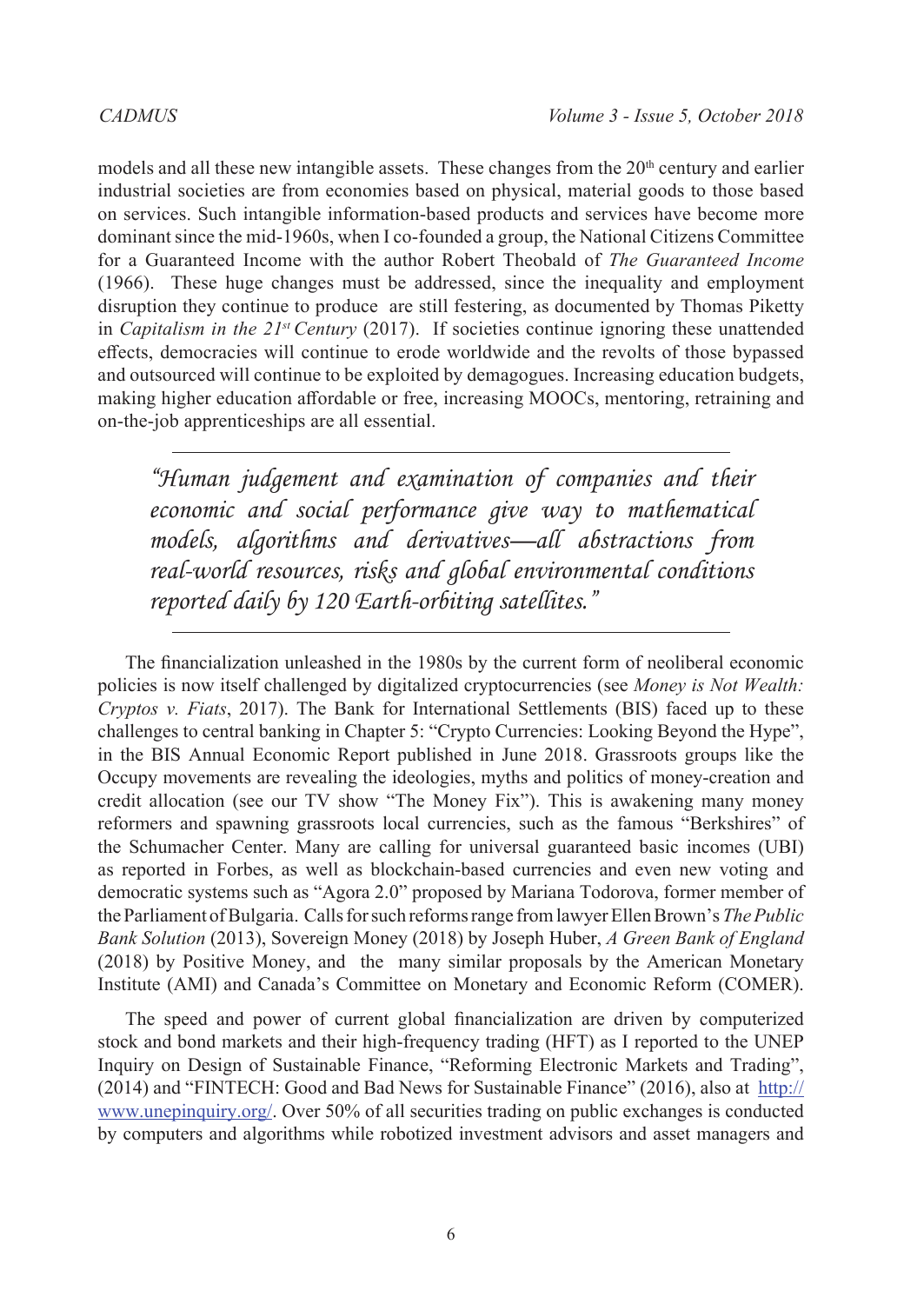their indexes, benchmarks and Exchange-traded Funds (ETFs) now dominate. Human judgement and examination of companies and their economic and social performance give way to mathematical models, algorithms and derivatives—all abstractions from real-world resources, risks and global environmental conditions reported daily by 120 Earth-orbiting satellites.\*

*"Reforming and expanding the UN is a necessary condition for the future of democratic states, international agreements and the subsidiarity allowing autonomous, equitable decision-making at regional and local levels."*

This is a brief overview of challenges to democracies from information technologies beyond the hopeful visions of Marshall McLuhan, in his *Understanding Media* (1966) of an emerging *"*global village". Today, political scientist Parag Khanna describes in *Connectography* (2017) how technological connectivity marches unabated in global fiberoptic cables, satellites and computerized HFT. These tools are accelerating financialization with globalized infrastructure, such as China's Belt and Road initiative, while cities are arising and challenging the Westphalian sovereignty of states and the United Nations (UN).

Most of humanity's global problems, from food security, poverty and inequality to desertification and climate change, cannot be solved by any one country alone. In this Age of the Anthropocene, the planet is teaching humans directly about the failures and limitations of our anthropocentric cognition and policies.

Thus global governance becomes unavoidable and the evolution of human concerns in the 17 goals of the United Nations Sustainable Development Goals (SDGs) point in the right direction. Reforming and expanding the UN is a necessary condition for the future of democratic states, international agreements and the subsidiarity allowing autonomous, equitable decision-making at regional and local levels. Reining in and re-purposing finance is a pre-requisite, along with breaking the spell described by Yuval Noah Harari in *Homo Deus* (2017) of the money myth and economic fundamentalism. Finance is slowly being redirected from the stranding of past fossil assets in too many pension funds now shifting to the cleaner, knowledge-rich investments in renewable energy and resource-based circular economies of the Solar Age, as tracked in our Green Transition Scoreboard (GTS) reports: Deepening Green Finance (2017) and Capturing CO<sub>2</sub> while Improving Human Nutrition and *Health* (2018). In our Information Age, all countries have become "mediocracies" , whatever their ostensible form of government, while their "attention economies" run on data, as I described in *Building A Win-Win-World* (1996, ebook).

Global governance structures must be strengthened and reinvented as described by Jo Leiner and Andreas Bummel in *A World Parliament: Governance and Democracy in the* 

<sup>\*</sup> See *Mapping the Global Transition to the Solar Age: From Economism to Earth Systems Science*, 2014